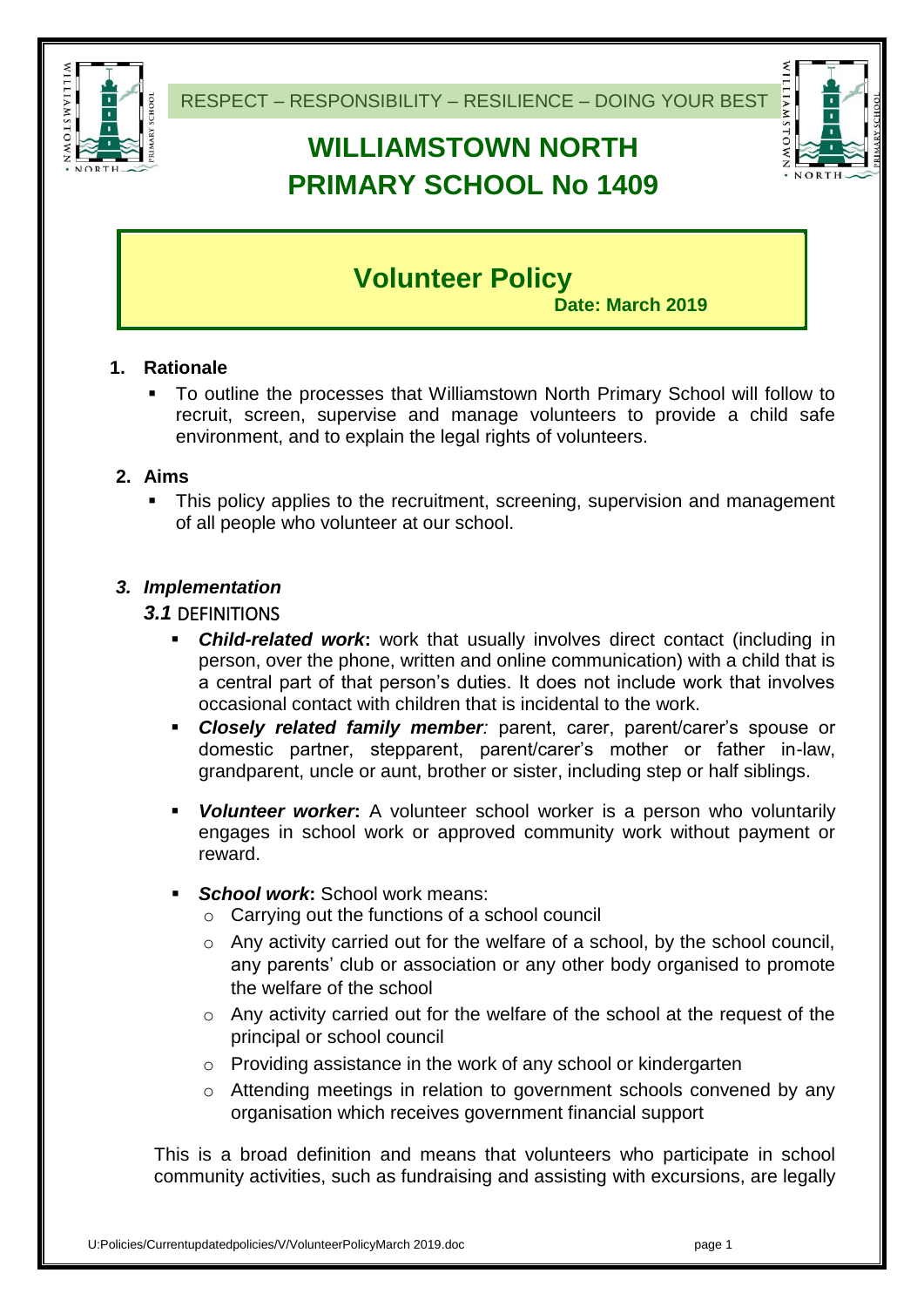protected (ie indemnified) from action by others in the event of an injury or accident whilst they are performing volunteer school work in good faith.

#### **3.2 POLICY**

Williamstown North Primary School is committed to implementing and following practices which protect the safety and wellbeing of children and our staff and volunteers. Students at our school have the opportunity to participate in a broad range of opportunities, with many of these opportunities being dependent on the support of volunteers. The school recognises the important role that volunteers play in the day to day life of the school and is deeply appreciative of the valuable contributions that volunteers provide to our school community.

The procedures set out below are designed to ensure that Williamstown North Primary School's volunteers are suitable to work with children and are wellplaced to make a positive contribution to our school community.

#### **3.3 Becoming a volunteer**

Members of our school community who would like to volunteer are encouraged to follow all school communication which will predominantly be posted through Compass or eNews, whereby volunteers will be actively sought by the school. Increasingly, the school will utilise electronic platforms to seek volunteers from the school community, to ensure high accessibility and ease of communication for all parents. Typically, volunteers will be sought for general support in classrooms, specialist programs, excursions, major events, sporting activities, camps etc.

#### **Suitability checks including Working with Children Checks**

#### *3.4 Working with students*

Williamstown North Primary School values the many volunteers that assist on a day to day basis to enrich the opportunities for students and build their connectedness with the school. To ensure that we are meeting our legal obligations under the *Working With Children Act 2005* (Vic) and the Child Safe Standards, Williamstown North Primary School is required to undertake suitability checks which may include a Working With Children Check, proof of identity, work history involving children and/or reference checks.

Considering our legal obligations, and our commitment to ensuring that Williamstown North Primary School is a child safe environment, we will require volunteers to obtain a WWC Check and produce their valid card to the administrative staff in the main office, for verification in the following circumstances:

- **Volunteers who are not parent/family members** of any student at the school are required to have a WWC Check if they are engaged in childrelated work regardless of whether they are being supervised.
- **Parent/family volunteers** who are assisting with any classroom or school activities involving direct contact with children in circumstances where the volunteer's child is **not** participating, or does not ordinarily participate in, the activity.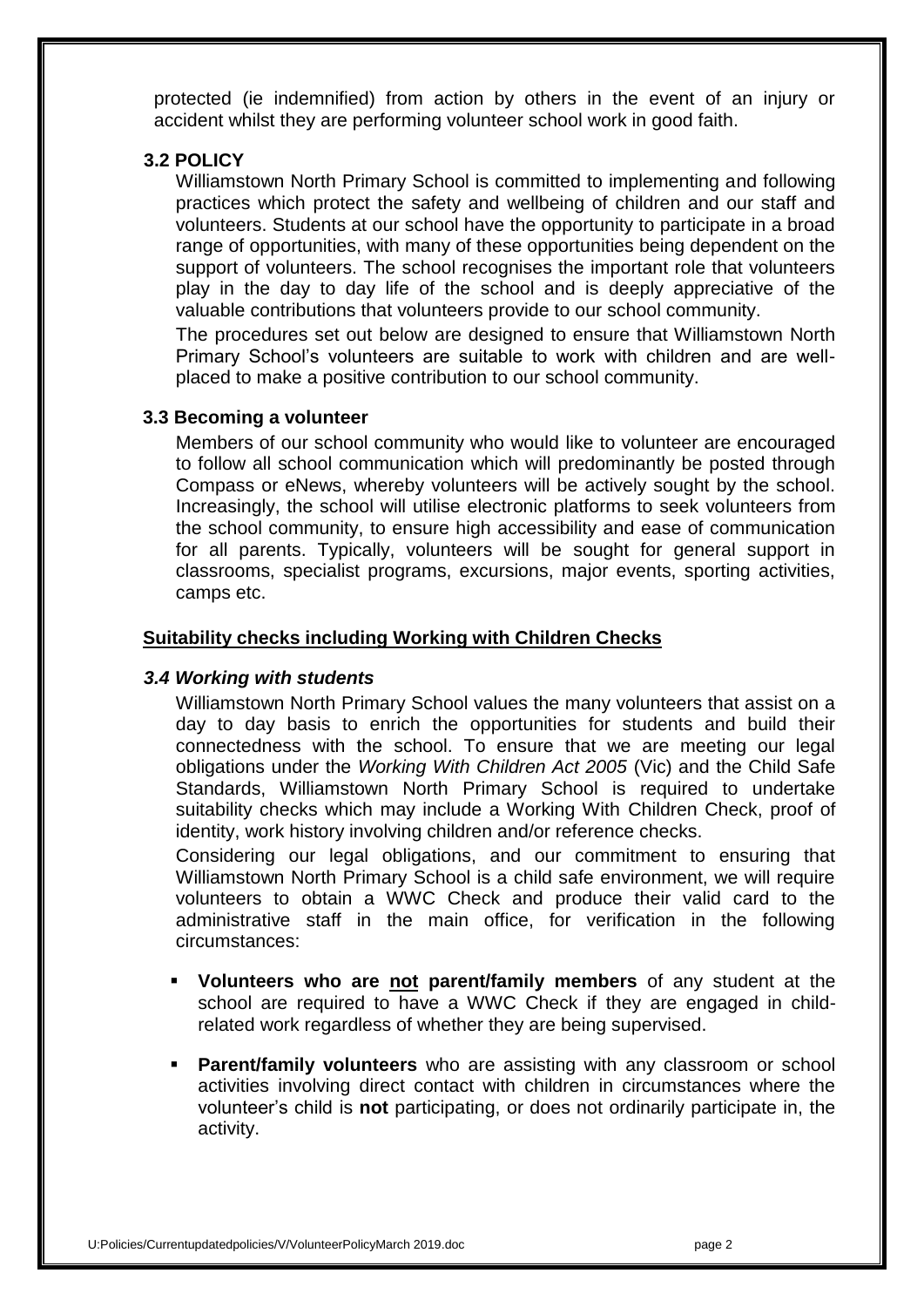- **Parent/family volunteers** who assist with excursions (including swimming), camps and similar events, regardless of whether their own child is participating or not.
- **Parent/family volunteers** who regularly assist in school activities, regardless of whether their own child is participating or not
- **Parent/community School Council members** sitting on School Council with student School Council members, regardless of whether their own child is a student member or not

In addition, depending on the nature of the volunteer work, our school may ask the volunteer to provide other suitability checks at its discretion (for example, references, work history involving children and/or qualifications). Proof of identity may also be required in some circumstances.

#### *3.5 Non child-related work*

On some occasions, parents and other members of the school community may volunteer to do work that is not child-related. For example, school council, participating in sub-committees of school council, fete coordination, other groups that meet in the evenings during which children will not be, or would not reasonably be expected to be, present.

In general, Williamstown North Primary School deems it to be good practice for all regular volunteers to have a WWC, however volunteers for this type of work are not required to have Working with Children or other suitability checks as they are not engaged in child-related work and children are not generally present during these activities. However, Williamstown North Primary School reserves the right to undertake suitability checks, including proof of identity, Working with Children Checks, at its discretion if considered necessary for any particular activities or circumstances.

#### **3.6 Management and supervision**

Volunteer workers will be expected to comply with any reasonable direction of the principal (or their nominee). This will include the requirement to follow our school's policies, including, but not limited to our Child Safety Policy / Statement of Commitment to Child Safety, our Child Safety Code of Conduct and our Statement of Values and School Philosophy. Volunteer workers will also be expected to act consistently with Department of Education and Training policies, to the extent that they apply to volunteer workers, including the Department's policies relating to Equal Opportunity and Anti-Discrimination, Sexual Harassment and Workplace Bullying. Volunteers who are present on the school site for an extended period, will be expected to sign in as a 'visitor' at the main office.

The principal has the discretion to make a decision about the ongoing suitability of a volunteer worker and may determine at any time whether or not a person is suitable to volunteer at Williamstown North Primary School.

Williamstown North Primary School will provide any appropriate induction and/or training for all volunteer workers where deemed necessary. The principal (or their nominee) will determine what induction and/or training is necessary depending on what type of work the volunteer will be engaged in, with a focus